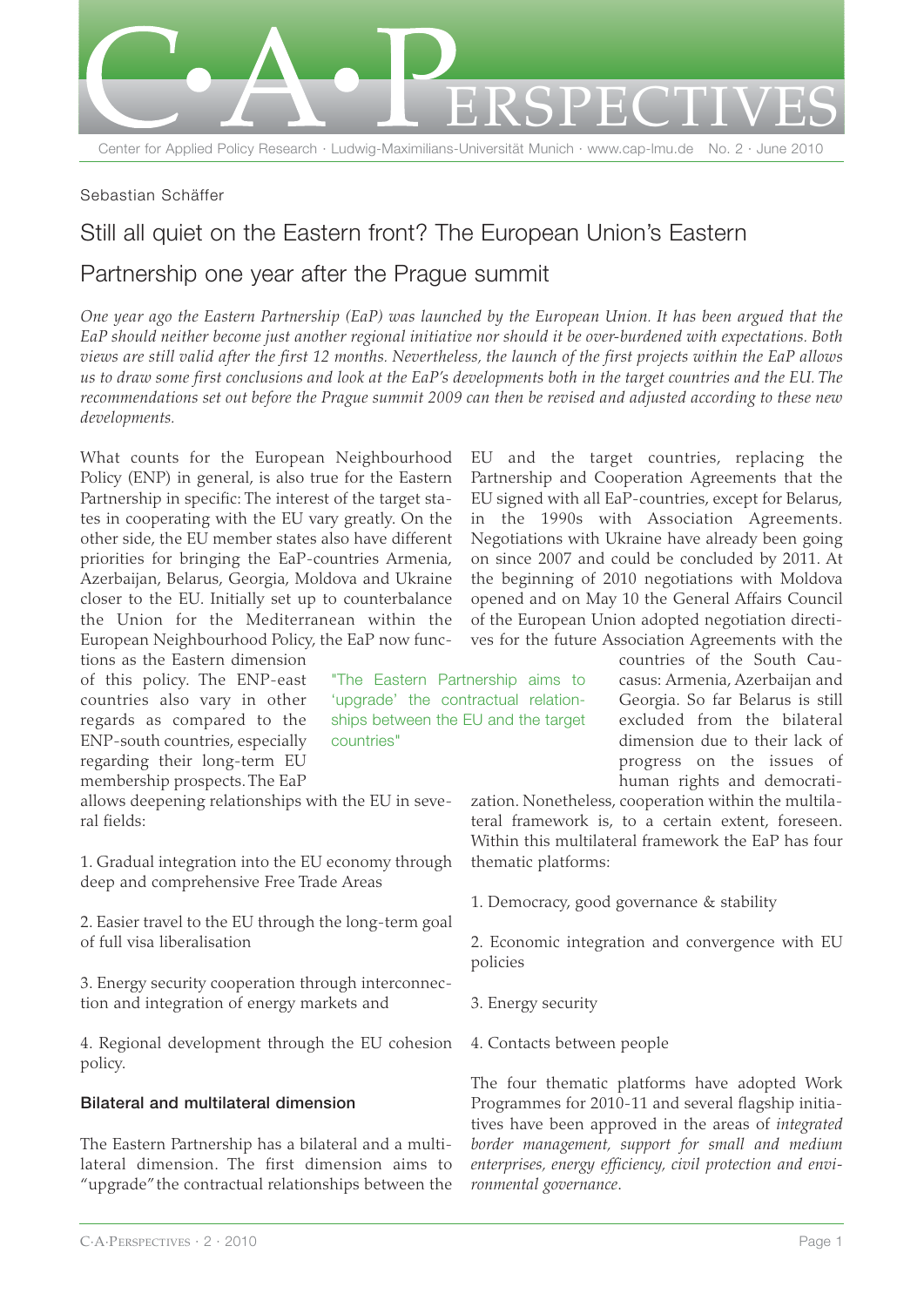

Sebastian Schäffer · The EU's Eastern Partnership

#### **Civil Society Forum**

Following a call from the European Commission on June 2009, civil society organisations (CSO) from the ENP-east and EU member countries met in Brussels for the first Eastern Partnership Civil Society Forum (CSF) on 16-17 November 2009. This format aims to promote and strengthen the dialogue between CSOs and the authorities as well as to provide a forum in which to share experiences regarding the European integration process in the EaP- countries.

Working groups reflecting the thematic platforms of the EaP were established in order to facilitate input from the civil society sector. Furthermore, the Eastern Partnership Culture Programme, to be funded under the European Neighbourhood and Partnership Instrument (ENPI),

"Although in theory the developments seem to be going into the right direction, there are practical problems both from the side of the EaPcountries as well as from the side of the European Union"

will commence by the end of 2010. The objective of this Programme is to support the role of culture and to promote regional cooperation between public institutions, civil society cultural organisations, foundations and academic organisations in the EaP region and the EU.

#### **Problematic developments in some target countries and within the EU itself**

Although in theory these developments seem to be going into the right direction, there are practical problems both from the side of the Eastern Partnership countries as well as from the side of the European Union.

Belarus is financially and economically torn between Europe and Russia, but also China is emerging as a possible partner. Nevertheless, in 2009 good progress in the relations between Brussels and Minsk was made, though in the last six month Belarus has once again put increased pressure on NGOs. Furthermore, the leadership of the Polish minority has been imprisoned. Lukashenka is facing presidential elections in 2011 and therefore restrictions on the civil society from the regime will likely become even more severe over the next couple of months.

The recently passed Ukrainian deal with the Russian Federation to get a 30% reduction off the price of gas in exchange for the prolongation of the contract for the Russian Black Sea fleet's base in Sevastopol

seems at first glance to be a major setback for the EU-Ukraine relations. Although this agreement has been made by the Ukrainian side without any urgency, since the initial base contract runs out only in 2017 and the gas price reduction might bring *cheaper* gas but not *cheap* gas and therefore have no real impact on the economy, it is a clear sign of a more pro-Russian policy from Kiev. This does not, however, mean that Ukraine is now turning away from the EU. Their economy is still highly dependent on financial aid from Brussels, as shown by the

> recent 500 million EU loan to Ukraine approved by the European Parliament.

However, it is not only the target countries of the EaP that have seen problematic developments. Again an EU member state's government has

collapsed, this time not during but shortly before taking over the presidency of the EU. After the elections in Belgium on June 13, it is unlikely that the parties will be able to form a government before taking over the presidency of the European Union on July 1st. The formation of the current collapsed government after the last election in 2007 took nine months. With the New Flemish Alliance (Nieuw-Vlaamse Alliantie N-VA) winning the most seats of all parties represented in parliament, negotiations about a coalition will certainly not be easier than three years ago. The N-VA strives for an independent Flanders. However, in order to form a government a coalition partner from Wallonia is needed and therefore negotiations are expected to be very difficult. In that case the EU will be without clear leadership during the whole Belgium presidency. Nevertheless the Lisbon treaty provides the mechanisms to handle this situation better than last year, through the appointment of a permanent president – ironically Herman von Rompuy who was the Belgian prime minister until December 1st 2009 – and a High Representative of the Union for Foreign Affairs and Security Policy. Additionally, the EaP is not one of the main priorities of the Belgian presidency.

Adding to the difficulties, the European Union is currently facing the biggest crisis in the Eurozone since its foundation. The negotiations over a stabilisation mechanism to prevent the Greek debt crisis from spreading have forced the EU to focus on internal problems and, therefore, Brussels is unable to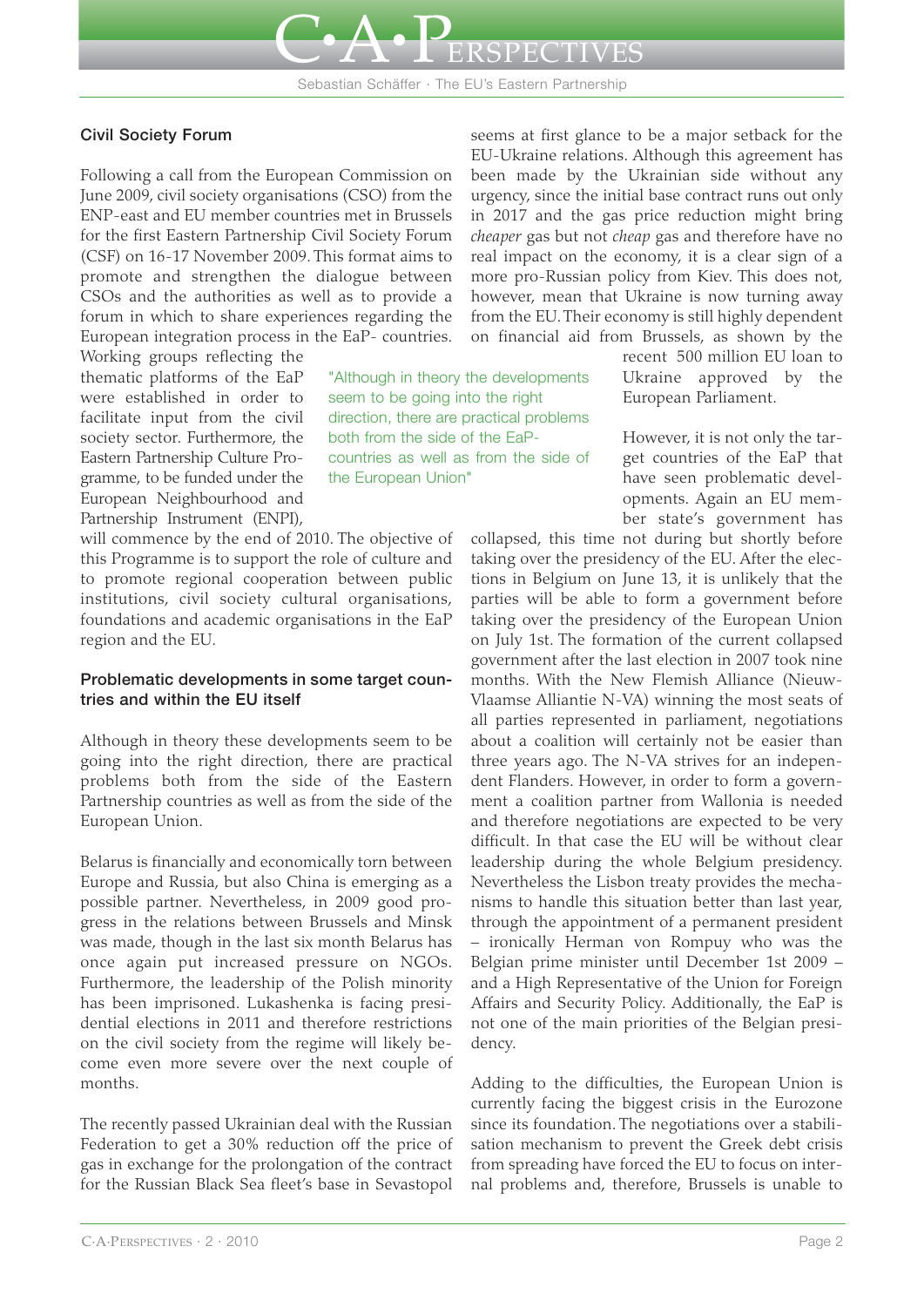

devote its attention to its neighbourhood both politically and financially.

## **Recommendations**

1. The EU should use the multilateral framework to further integrate Belarus. Isolation as a policy has not worked during the last years. If Minsk participates in some of the multilateral projects, diffusion of best practices in democracy, good governance & stability might be possible. Admittedly this is a rather optimistic assumption, but in the field of energy security it is not too unrealistic given the current potential for a new gas crisis between Minsk and Moscow. Additionally, the Civil Society Forum can

help to strengthen the civil society, which is still heavily suppressed by the Belorussian authorities. In 2011 presidential elections will be held and given that Lukashenka remains firm that there will be no coloured revolution the CSF remains the

only practical option to bring about change in the medium-term perspective.

2. Although Ukraine has elected a new president the EU should not see this as a challenge but rather as an opportunity. Yanukovych is more oriented towards Russia than Yushchenko but that doesn't mean that Ukraine is turning away from the EU. Kiev is highly dependent on financial and trade relations with Brussels. As a member of the WTO and with ongoing negotiations about a free trade area (FTA) with the EU, Ukraine can't afford to rely only on Moscow. Just as Brussels wants to establish and maintain good relations with its neighbours through the Eastern Partnership, Kiev has to do so towards Russia as well. This has become much easier with the change of the president. The EU should make use of this situation and foster relations to both countries. Therefore, negotiations about an Association agreement with Ukraine should be continued. Apart from the FTA, visa liberalisation is also part of this deal. Advancements in this area are also desirable regarding EU-Russia relations.

3. The Eastern Partnership Civil Society Forum has great potential to promote democratic and marketoriented reforms based on shared values, i.e. respect for democracy and human rights, the rule of law, good governance, principles of market economy and sustainable development as conceptualized by the

EU. Nevertheless, until now it couldn't live up to these expectations as the CSF has been unable to provide substantial input on the EaP. However, this format has great potential and the EU should continue its efforts in this sector.

**ISPECTIVES** 

4. To date, the thematic platforms are very technical and progress has been achieved only slowly. In addition to the funding shortfall that is problematic not only for the platforms but also for the EaP in general, bilateral problems between the target countries, e.g. Armenia and Azerbaijan or Georgia and Russia (which could also participate in certain efforts) hinder progress. The European Commission is currently trying to push some of the initiatives forward but

> many of the target countries don't seem to be fully committed. The thematic platforms can be a way to foster the Association Agreements with the EU and can also help to overcome the bilateral tensions between the EaP-countries.

"The European Commission is currently trying to push some of the initiatives forward but many of the target countries don't seem to be fully committed"

This needs to be emphasized by the EU.

5. With the new European Commission the responsibility for the European Neighbourhood Policy shifted from the department of external relations, which is now represented by the High Representative of the Union for Foreign Affairs and Security Policy, to the department for enlargement. Although this is largely seen as only a symbolic shift, this can be interpreted in a more optimistic way for the EaP. Stefan Füle, a Czech, currently holds this position and given his background he might be more oriented towards the Eastern Neighbourhood. Nevertheless, the new position of a High Representative is still struggling to implement all the provisions foreseen in the Lisbon Treaty. Therefore Cathrine Ashton hasn't been very active in the ENP-field. The current political situation in Belgium is an opportunity for her, together with Herman van Rompuy, to change that during the second half of 2010.